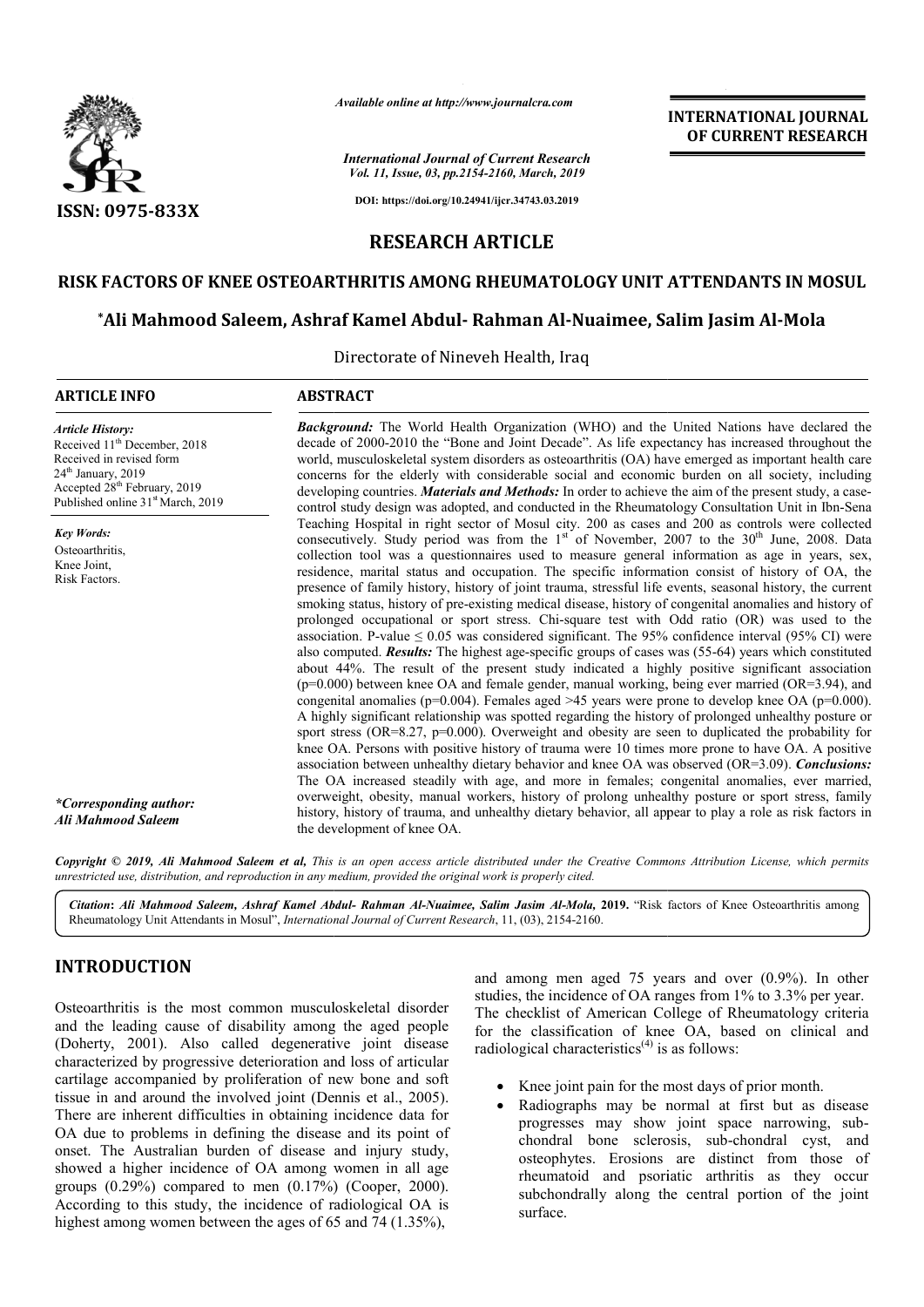- Synovial fluid of OA (at least 2 times repeated: clear viscous, >WBC 2000 cell/ml).
- Synovial fluid not available; age <40 years.
- Morning stiffness of the knee  $\leq 30$  minutes.
- Crepitus on active joint motion.

The routine laboratory work and ESR is usually normal but ESR may be elevated in patients with synovitis. Rheumatoid factor and anti nuclear antibodies studies are negative. The Synovial fluid is straw-colored with good viscosity; ˂WBC 2000 cell/ml; of value in ruling out crystal-induced arthritis or infection (Hunter, 2006; Stephen, 2008). OA occur because the cartilage gets worn away, some risk factors thought to be involved in this process including age, sex and genetics. Local factors include prior injury to joint, deformities, obesity and muscle weakness. Moreover, the nutrition and possibly hormones play a role (Lawrence et al., 1998). Age is the most powerful risk factor for the development of knee OA affecting more than 80% of persons older than 65 years in the United States (Iglehart et al., 1999). The recent analysis showed that obesity is linked to OA of the knee in women aged 50 years and older, Jinks et al., (2006) found that obese women with body mass index (BMI  $>30 \text{ kg/m}^2$ ) and overweight women (BMI 25-30  $\text{kg/m}^2$ ) with no knee pain at baseline had a 2.8 fold and 1.3 fold increased risk respectively.

The genetic factors probably account for at least half of all cases of OA (Kujala et al., 1999). Vitamins and arthritis have been linked for many years; vitamins A,C, and E are major antioxidants in the diet and they all have been associated in one way or another with OA (Sower, 1999). Vitamin D may also play a role in OA. These nutritional factors acting by either protecting against oxidative damage in the joint, modulating the inflammatory response affecting cellular differentiation within the arthritic joint, or altering biologic actions related to both bone and collagen synthesis (McAlidon et al., 1996). Congenital dislocation of the hip (CDH) associated with increased risk of OA, also the major joint injuries are common causes of OA, so jobs that require squatting with heavy lifting cause up to 30% of knee OA in men (Prazier et al., 1999). Muscles around the joint have several functions including movement, the maintenance of joint stability, shock absorption, and proprioception. Muscles weakness or fatigue lead to joint instability, pain and abnormal biomechanical loading on the joint, which over time result with change in cartilage and bone consistent with OA (Lane et al., 1987; Slemenda et al., 1997). The evidence is conflicting regarding ethnic differences in OA of the hip and knee. Although one study has indicated higher rates of knee OA in African American women but not men, another study from the rural south suggested no differences in OA prevalence. Ethnic differences in the risk of OA development could be explained by differences, for example in BMI, other factors may also be important in developing OA (Tepper et al., 1993; Jordan et al., 1995).

**Aim:** to determine the risk factors of knee osteoarthritis in Mosul among the attendants of Rheumatology Unit.

# **MATERIALS AND METHODS**

In order to achieve the aim of the present study, a case-control study design was adopted, and conducted in the Rheumatology Consultation Unit in Ibn-Sena Teaching Hospital in right sector of Mosul city. 200 cases with knee OA collected consecutively and asked in details about their knee OA according to the clinical criteria of OA and American College of Rheumatology criteria which used to identify patients by rheumatologist.

### **The inclusion criteria includes:**

- Joint pain (often a deep aching pain) that is worsened by movement and improve with rest .
- Stiffness in the morning or after being inactive for not more than 15 minutes.
- Joint swelling.
- Joint that is warm to the touch.
- Muscle weakness.
- Abnormal growth of bony knobs near joint which cause deformities (x-ray findings).

Another 200 individuals who are free from any joint symptoms attending the unit are collected consecutively as controls. The period of data collection was eight months from the  $1<sup>st</sup>$  of November, 2007 to the  $30<sup>th</sup>$  June, 2008. Un-paired sampling technique was used in this study. Every participant in this study was interviewed by the researcher and personal consent was taken before the questionnaires proceed. The questionnaires form include general information as age in years, sex residence, marital status and occupation. The specific information consist of history of OA, the presence of family history, history of joint trauma, stressful life events ( include death, accidents, divorced and loss of employment), seasonal history, the current smoking status, history of preexisting medical disease, history of congenital anomalies and history of prolonged occupational or sport stress. Chi-square test was used to look for the presence or absence of an association. Odd ratio (OR) with it 95% confidence interval (95% CI) were also computed. P-value less than or equal to 0.05 was considered significant.

# **RESULTS**

#### **Study population**

*Frequency of main symptoms of knee OA:* Figure (1) shows distribution of cases according to main symptoms of knee OA, where joint pain was the main symptom, the second one was morning stiffness, while the limited range of movement was the third, the joint swelling was the fourth.

*The seasonal variation of symptoms exacerbation of knee OA:-The main season for exacerbation of knee OA symptoms* according to patients claim shown in figure (2) was winter (66%), followed by spring  $(14\%)$ , autumn  $(11.5\%)$ , and the least one was summer (8.5%).

*The duration of symptoms:-* The most frequent duration illustrated in figure (3) was 12-24 months (42.5%) and the second one was  $6-12$  months  $(24.5\%)$  and the third was  $>24$ months  $(20\%)$ , while the remaining patients  $(13\%)$  gave history of symptoms for less than 6 months duration.

*Male to female ratio of knee OA according to age:-* Of all 200 cases with knee OA, the male to female ratio was the lowest at age 55-64 years (1:4), followed by age 45-54 years and the highest male to female ratio was at age 25-34 years (1:2) as shown in figure (4).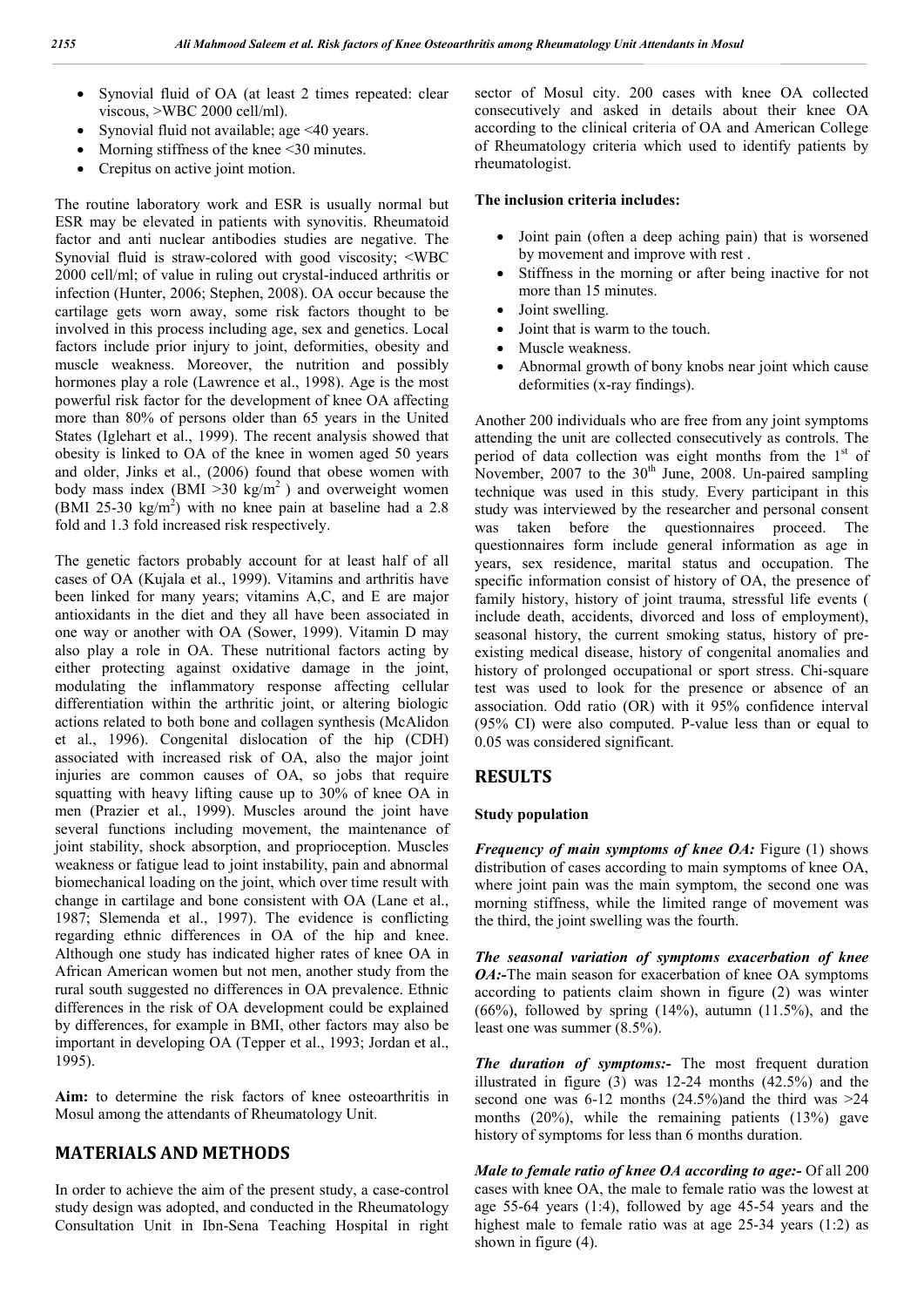

**Figure 1. Frequency of main symptoms of knee OA**



**Figure 2. The seasonal variation of symptoms exacerbation of knee OA**



**Figure 3. The duration of symptoms**



**Figure 1 Male to female ratio of knee OA according to age**

**Table 1. Association Knee OA and the gender of the study population**

| Gender | Cases No. (%) | $($ %)<br>No.<br>.`ontrols | OR   | P-value*  | 95% C.1 |
|--------|---------------|----------------------------|------|-----------|---------|
| Female | 152(76%)      | 14(57%)                    | 2.39 | $0.000\,$ | 55-3.66 |
| Male   | 48(24%)       | 86(43%)                    |      |           |         |

\*Chi-square test was used, d.f=1.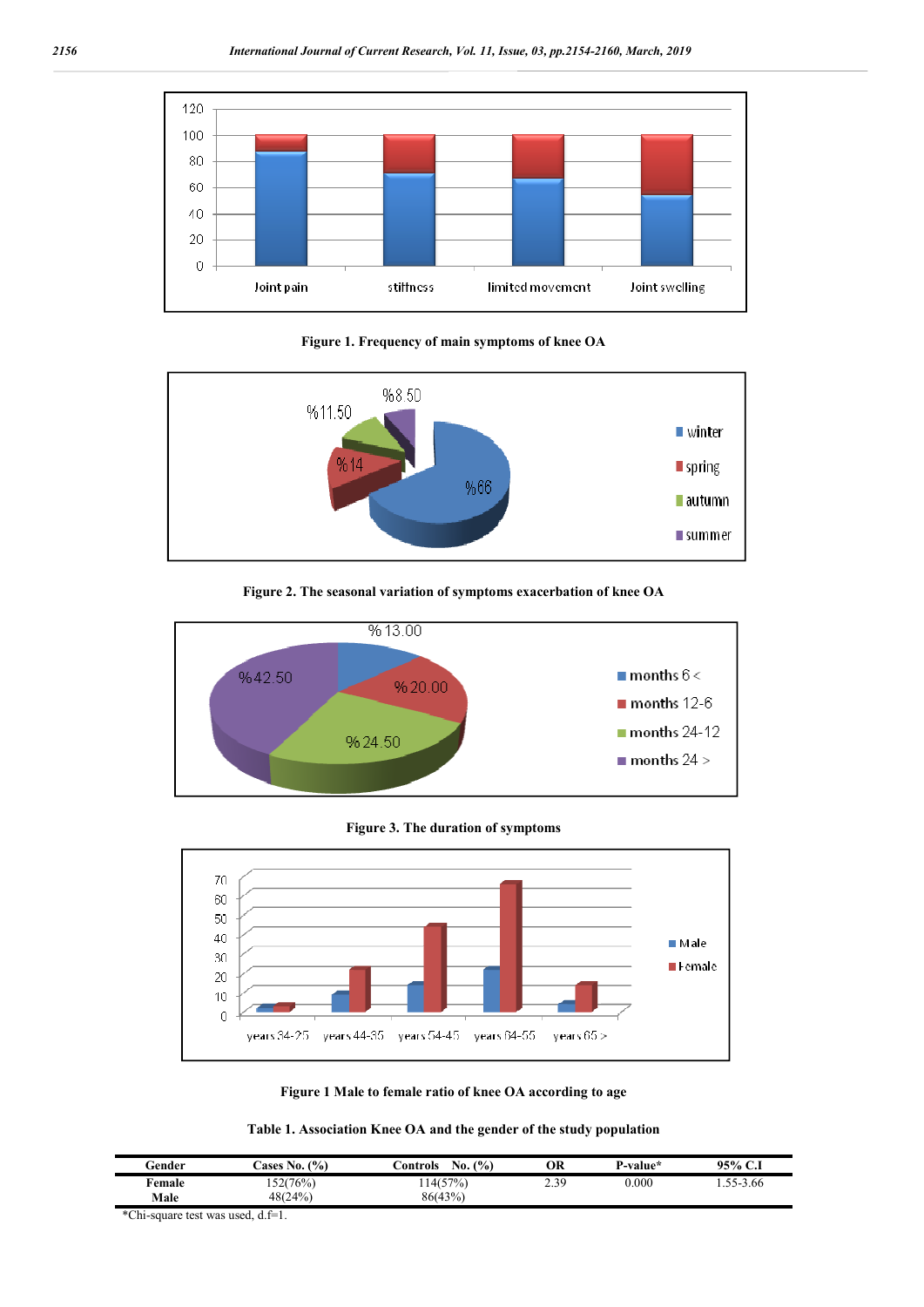|                  |                      |                     | .         |          |               |
|------------------|----------------------|---------------------|-----------|----------|---------------|
| <b>Residence</b> | <b>Cases No. (%)</b> | Controls No. $(\%)$ | ОR        | P-value* | 95% C.I       |
| Urban            | 149(74.5%)           | $161(80.5\%)$       | $^{0.71}$ | 0.151    | $0.44 - 1.13$ |

#### **Table (2): Association Knee OA and the residence of the study population**

#### \*Chi-square test was used, d.f=1.

#### **Table 3 Association Knee OA and the Marital Status of the study population**

| <b>Marital Status</b> | Cases No. $(\%)$ | No. (%)<br>∪ontrols | ОR   | P-value** | 95% C.I   |
|-----------------------|------------------|---------------------|------|-----------|-----------|
| Ever married*         | 187(93.5%)       | 157(78.5%)          | 3.94 | 0.000     | 2.04-7.58 |
| Single                | 13(6.5%)         | 43(21.5%)           |      |           |           |

\*Ever married include (married, widow and divorced).

\*\* Chi-square test was used, d.f=1.

#### **Table (4): Association Knee OA and the occupation of the study population**

| Occupation                            | <b>Cases No. (%)</b>          | Controls No. (%)        | OR   | $P-value***$ | 95% C.I      |
|---------------------------------------|-------------------------------|-------------------------|------|--------------|--------------|
| Manual worker*<br>Non-manual worker** | $170(85.0\%)$<br>$30(15.0\%)$ | 139(30.5%)<br>61(69.5%) | 2.48 | 0.000        | $.52 - 4.06$ |
|                                       |                               |                         |      |              |              |

\*Manual workers (manual skilled, partially skilled and unskilled)

\*\* non-manual workers (professional, semi- professional and non manual skilled)

**Rural** 51(25.5%) 39(19.5%)

\*\*\*Chi-square test was used, d.f=1.

#### **Table 5. Association Knee OA and the smoking habit of the study population**

| Habit<br>Smoking | $\frac{6}{6}$<br>cases<br>No. | (0)<br>∠ontrols<br>No. | OR       | ∡-value* | 95% C.               |
|------------------|-------------------------------|------------------------|----------|----------|----------------------|
| Smokers          | 57(28.5%)                     | 52(26.0%)              | .<br>___ | 574      | 1.76<br>0.72.1<br>۰- |
| Non-smokers      | .5%<br>143(7)<br>1.37         | 148(74.0%              |          |          |                      |
|                  |                               |                        |          |          |                      |

\*Chi-square test was used, d.f=1.

#### **Table 6. Association Knee OA and the age and gender of the study population**

| $Age > 45 \text{ years}$ | <b>Cases No. (%)</b> | No. (%)<br>Controls | OR   | P-value* | 95% C.I        |
|--------------------------|----------------------|---------------------|------|----------|----------------|
| Female $> 45$ years      | 131(86.2%)           | 60(52.6%)           | 5.61 | 0.000    | $3.11 - 10.12$ |
| Female $\leq$ 45 years   | $21(13.8\%)$         | 54(47.4%)           |      |          |                |
| Male $> 45$ years        | $38(79.2\%)$         | 55(63.9%)           | 2.14 | 0.067    | 0.94-4.88      |
| Male $\leq$ 45 years     | 10(20.8%)            | $31(36.1\%)$        |      |          |                |

\*Chi-square test was used, d.f=1.

#### **Table (7): Association Knee OA and the History of prolong unhealthy posture or sport stress of the study population**

| <b>History of prolong unhealthy</b><br>posture or sport stress | Cases No. $(\% )$ | No. (%)<br>Controls | ОR  | P-value* | 95% C.I        |
|----------------------------------------------------------------|-------------------|---------------------|-----|----------|----------------|
| Present                                                        | 65(32.5%)         | 11(5.5%)            | 0.4 | 0.000    | $4.20 - 16.26$ |
| Absent                                                         | 135(67.5%)        | 189(94.5%)          |     |          |                |

\*Chi-square test was used, d.f=1.

#### **Table (8): Association Knee OA and the BMI of the study population**

| <b>BMI</b>             | (9/0)<br>ases :<br>$\mathbf{N}$ 0. $\mathbf{N}$ | $\frac{(0)}{0}$<br>€ontrols<br>No. | ОR                    | ∴-value* | 95% C.I                  |
|------------------------|-------------------------------------------------|------------------------------------|-----------------------|----------|--------------------------|
| Overweight and obesity | 154(77.0%)                                      | 15(57.5%)                          | $\overline{A}$<br>2.4 | 0.000    | $.60 - 3.8$ <sup>*</sup> |
| <b>Normal BMI</b>      | $46(23.0\%)$                                    | 85(42.5%)                          |                       |          |                          |

\*Chi-square test was used, d.f=1.

#### **Table 9. Association Knee OA and history of trauma of the study population**

| $4(2.0\%)$<br>70<br>68(34.0%)<br>0.000<br>197<br>-86-<br>Present | $\mathbf{v}$<br>of trauma<br>History | (9/0)<br>$\mathbf{v}$<br>ases<br>No. | (9/0)<br>$ -$<br>bontrols∆<br>No. | ОR | ∡ -value* | 95%<br>$\sim$ 1<br>$\ddotsc$ |
|------------------------------------------------------------------|--------------------------------------|--------------------------------------|-----------------------------------|----|-----------|------------------------------|
|                                                                  |                                      |                                      |                                   |    |           |                              |
|                                                                  | Absent                               | 132(66.0%)                           | 196(98.0%)                        |    |           |                              |

\*Chi-square test was used, d.f=1.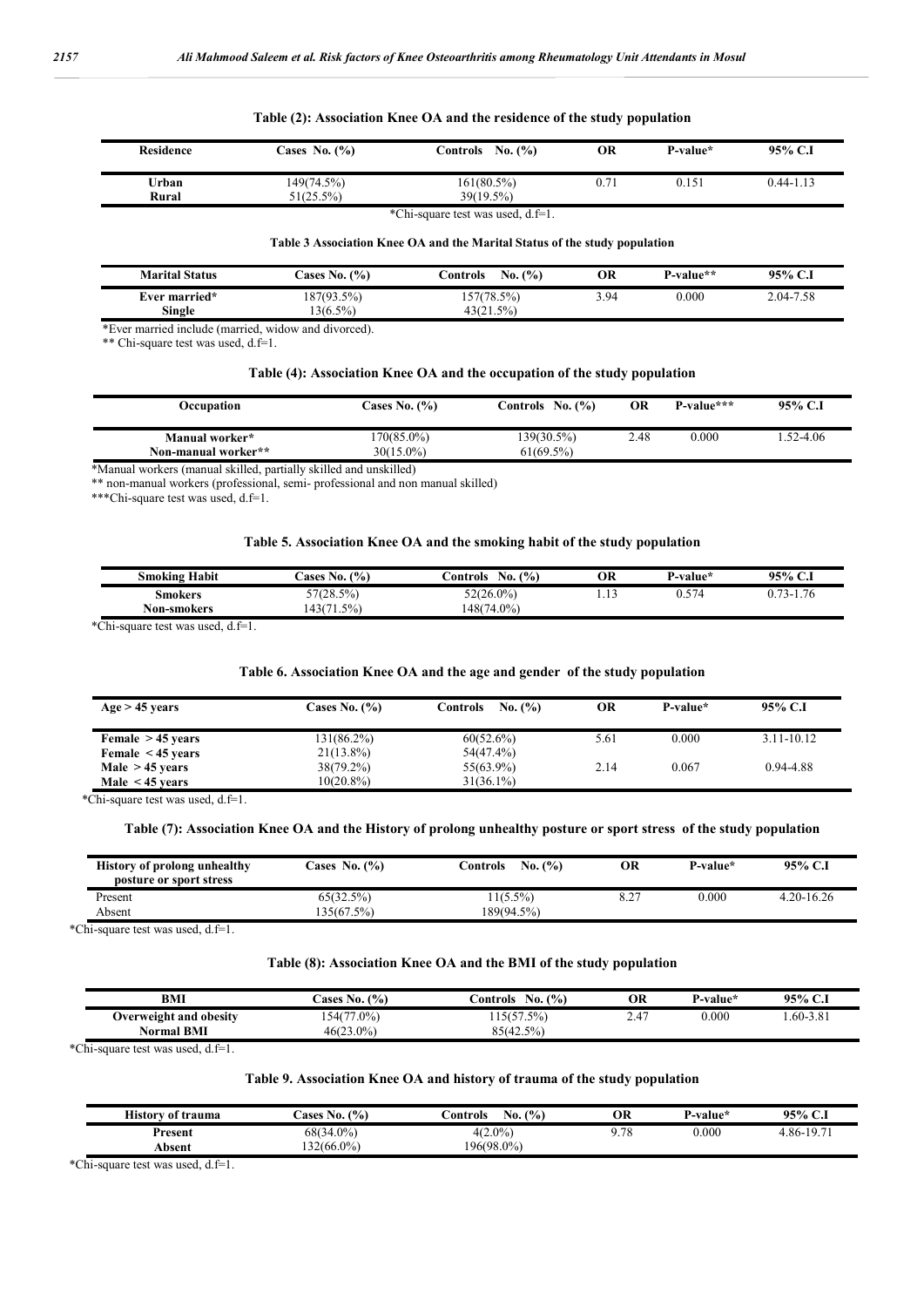| Table 10. Association Knee OA and congenital anomalies of the study population |  |  |
|--------------------------------------------------------------------------------|--|--|
|--------------------------------------------------------------------------------|--|--|

| Congenital anomalies | Cases No. $(\%)$ | No. (%)<br>Controls | OR   | P-value* | 95% C.I       |
|----------------------|------------------|---------------------|------|----------|---------------|
| Present              | $7(8.5\%)$       | $4(2.0\%)$          | 4.55 | 0.004    | $.50 - 13.78$ |
| Absent               | 183(91.5%)       | 196(98.0%)          |      |          |               |

\*Chi-square test was used, d.f=1.

#### **Table 11. Association Knee OA and the Family history of the study population**

| $\cdots$<br>Family history | (%)<br><b>Cases No.</b> | No. (%)<br>.`ontrols | OR   | P-value* | $95\%$ C.i |
|----------------------------|-------------------------|----------------------|------|----------|------------|
| Present                    | 103(51.5%)              | 35(17<br>5%<br>ر     | 5.01 | 0.000    | 3.16-7.91  |
| Absent                     | 97(48.5%)               | 165(82.5%)           |      |          |            |

\*Chi-square test was used, d.f=1.

|  |  | Table 12. Association Knee OA and the unhealthy dietary behavior of the study population |
|--|--|------------------------------------------------------------------------------------------|
|  |  |                                                                                          |

| Jnhealthy<br>dietary behavior | $\frac{1}{2}$<br>ases<br>No. | $\frac{1}{2}$<br>∴ontrols<br>N <sub>0</sub> . | OR   | r-value** | 95%<br>◡                     |
|-------------------------------|------------------------------|-----------------------------------------------|------|-----------|------------------------------|
| Unhealthy*                    | 51/75<br>$1(75.5\%)$         | $19(59.5\%$                                   | 5.09 | 0.001     | $.36 - 3.2$<br>$\sim$ $\sim$ |
| Healthy                       | 49(24.5%)                    | 81(40.5%)                                     |      |           |                              |

\*unhealthy dietary behavior include (hjgh calories diet, high fatty diet, less minerals and vitamins diet)

\*\*Chi-square test was used, d.f=1.

**Table 13. Association Knee OA and the systemic diseases of the study population**

|      | <b>Systemic diseases</b> | Smoker No. (%) | No. (%)<br>Non-smoker | OR   | P-value* | 95% C.I       |
|------|--------------------------|----------------|-----------------------|------|----------|---------------|
| Yes. | Hypertension             | $16(8.0\%)$    | $15(7.5\%)$           | .07  | 0.852    | $0.51 - 2.23$ |
|      | Diabetic Mellitus        | $13(6.5\%)$    | $14(7.0\%)$           | 0.92 | 0.440    | $0.42 - 2.01$ |
|      | Cardiovascular diseases  | $8(4.0\%)$     | $11(5.5\%)$           | 0.71 | 0.480    | $0.28 - 1.81$ |
|      | Renal diseases           | $12(6.0\%)$    | $15(7.5\%)$           | 0.65 | 0.430    | $0.22 - 1.88$ |
|      | More than one disease    | $6(3.0\%)$     | $3(1.5\%)$            | 2.03 | 0.321    | $0.50 - 5.24$ |
|      | No.                      | 157(78.5%)     | $151(75.5\%)$         | .18  | 0.470    | $0.72 - 1.88$ |

\*Chi-square test was used, d.f=1.

**Analysis of risk factors:** Table (1) indicates a highly significant association (OR=2.39, p=0.000) between knee OA and female gender, they constitutes 76% of cases, while in controls, the female represents 57% only

Table (2) reveals that 74.5% of cases and 80.5% of controls were resident in an urban areas. No significant difference between cases and controls regarding their residence (OR 071, p=0.151). The ever married constitutes 93.5% of cases, while in controls it is down to 78.5%. the odd ratio indicates that being ever married was a risk factor or development of knee OA with very high significant manner (OR=3.94,  $p=0.000$ ) as displays in Table (3). The present result shows that 85% of cases and 30.5% of controls were manual workers. The rest were non-manual workers as demonstrated in Table (4). Positive relationship between manual workers and knee OA was noticed  $(OR=2.48, p= 0.000)$ . Table (5) indicates no association is present between smoking and development of knee OA ( $p=0.0574$ ). The data in Table (6) shows that females aged more than 45 years is more prone to develop knee OA than younger age women (OR=  $5.61$ , p=0.000). represented 86.2% of cases, while in controls, females aged more than 45 years represented 52.6%. In contrast, in males also older age seems to be risk factor in the development of knee OA, however this relationship is not significant (OR=2.14. p=0.067). The data in Table (7) shows a high significant relationship (p=0.000) between History of prolong unhealthy posture or sport stress and the development of knee OA of a risky way (OR=8.27). Table (8) illustrates a highly significant association (p=0.000) between abnormal BMI and the development of knee OA. Overweight and obese cases are two times prone to develop knee OA than controls (OR= 2.47). One third of cases and 2% of controls give positive history of trauma, with a risk up to ten times in significant association

 $(OR=9.78, p=0.000)$  as displays in Table  $(9)$ . Table  $(10)$ displays a significant relationship (p=0.004) between the congenital anomalies and the development of knee OA with (Or=4.55). Table (11) shows that the positive family history of OA was found to be a risk factor in the development of knee OA (OR=5.01). about one half of cases give positive family history where as, only 17.5% of the controls give the positive history of OA. Table (12) indicates that three quarter of cases were consume unhealthy diet and 59.5% of corresponding controls group were also consume unhealthy diet. This result in a significant association between unhealthy dietary behavior and the development of knee OA (OR=3.09). Table (13) demonstrates the effect of the systemic disease and the development of knee OA such as hypertension, diabetic mellitus, cardiovascular diseases, and renal diseases. No evident association could be concluded from this Table .

#### **DISCUSSION**

Joint pain is common among older people in the community and is a major cause of disability (Roos, 2005). Identifying modifiable risk factors should be given a high priority, and many studies investigate the relation between potential risk factors and joint OA (Bongers, 2001; Croft et al., 1996). In the present study, male to female ratio of cases was 1:3, this result was in agreement with that of Pencharz et al 2002. The mean age of cases of knee OA was 54 years, this result coincides with the finding of Christensen et al. (2007) the study conducted in 2007, who showed that the mean age of cases of knee OA was 53.5 years, while Fidelix ea al, 2006 indicated that the mean age of knee OA was 51 years which was slightly lower than those obtained in our study<sup>(23)</sup>. Urban or rural residence carries no risk for the development of knee OA, the relatively low percentage of rural sample; in both cases and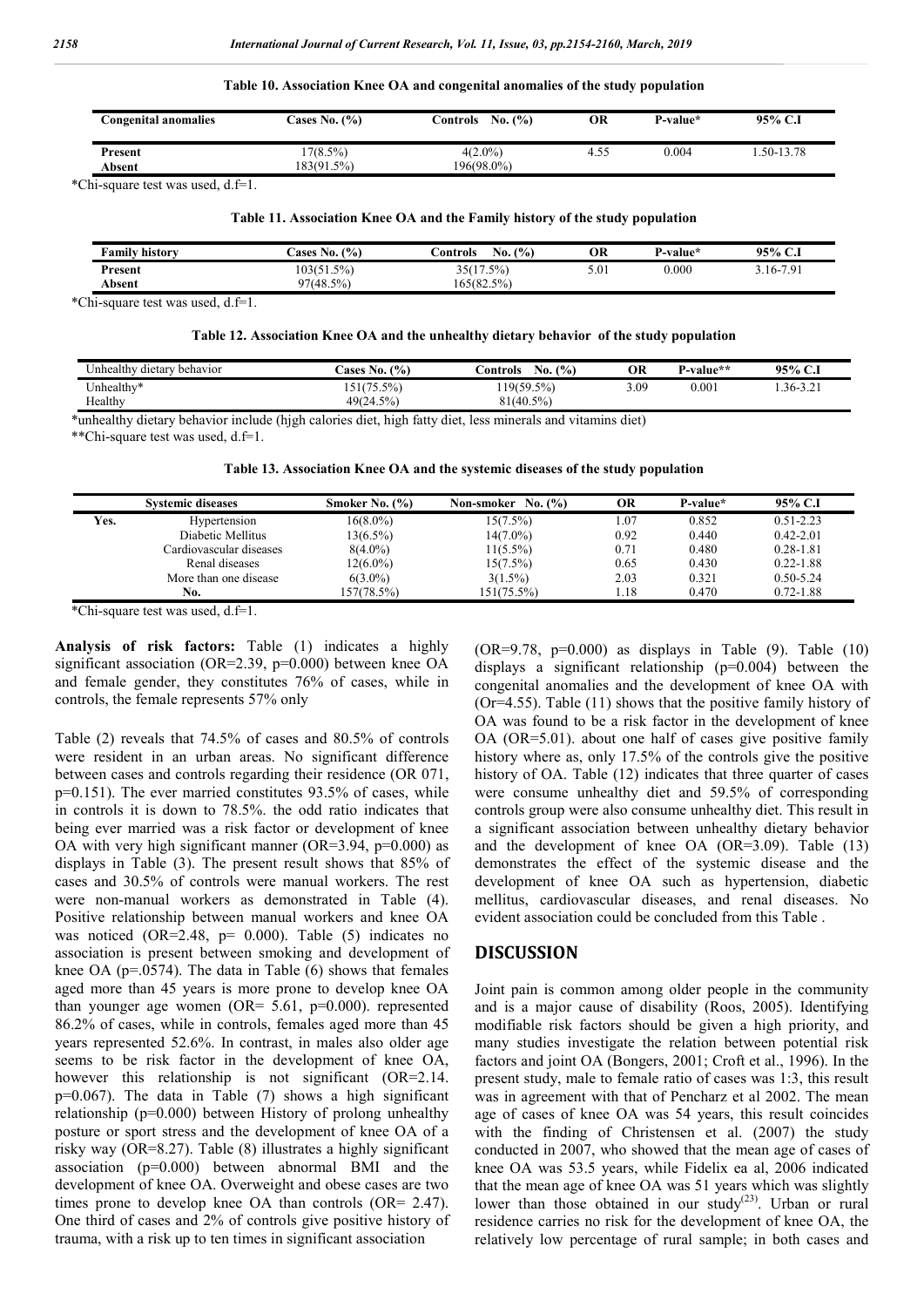controls is probably due to difficult geographical access to the services in the city. Being ever- married (married, widowed and divorced) patients was risky factor in the development of knee OA (OR=3.94), this agreed with the finding of Davis et al. 1991, in a case-control study; they observed a significant association between marital status and symptoms and signs of knee OA (OR=4,  $p=0.000$ ), this is probably due to the burden of marriage and it products. The analysis of results regarding occupation showed a positive relationship between manual work and the development of knee OA (OR=2.49,  $p= 0.000$ ), indicating a significant positive association between occupational and individual activities and the current status of knee damage, this may be explained on the basis of the manual worker having more mechanical burden on the knee joint it leading to development of more knee OA. This result was in agreement with that of Soeroso and Santoso 2005, and Klussmann and Gebhardt (2007) in a case—control study conducted in 2007, both observed a significant association between occupational hazards and symptoms and signs of knee OA. The result of the present work indicated no association between smoking and the development of knee OA (OR=1.13, p=0574), while Felson et al. (1989) 1989 found that smoking is a protective factor for developing OA of knee (OR=0.74, CI: 0.55-0.98). there is no biological explanation of why smoking may protect against OA. Smoke may affect cartilage directly, or its putative osteopenic effect may protect joints by making subchondral bone more deformable to impact loads or smoking may prevent weight gain and protect the mechanical stress to joints. Hart and Spector 1993, in a cross sectional study among women did not find any significant association (OR=1.34, CI: 0.68-2.34) between smoking and the presence of knee OA. A significant association was found between females age more than 45 years and the risk of having knee OA in the present study with (OR=  $5.61.$  p=  $0.000$ , CI:  $3.11-10.1$ ), in contrast, in males this relationship was not significant (OR=2.14,  $p=0.67$ , CI: 0.94-4.88). this finding was supported by the result of Gill et al. 2002, and also agree with finding obtained by Soeroso and Santoso in a case-control study conducted in Indonesia in 2005, the significant association observed between female age more than 45 years and risk of knee OA (OR=9.34), and found no significant association between male age more than 45 years and the risk of knee OA (Soeroso, 2005).

A highly significant relationship (p=0.000) was found between history of prolong unhealthy posture and sport stress and the development of knee OA (OR=8.27, CI:4.20-16.26); this result agreed with the finding of Sandmark<sup> $(30)$ </sup> 2006. This idea is that more prolong unhealthy posture and sport stress lead to further damage in the knee joint contour and precipitate more OA of the knee joint. The result of the present study indicated that a highly significant relationship (p=0.000) between abnormal BMI (include overweight and obesity) and the development of knee OA. These result are supported by findings of  $Newton<sup>(31)</sup>$ 2002, and the study of Ray 2007, in his cross-sectional work conducted in New York (n=100) where 82 women and 18 men with unilateral or bilateral knee OA were examined. They reported a high BMI is present in most adult with knee OA. Moreover, being overweight may affect knee joint impact rates and pain incrementally. Having high body weights may heighten the risk for bilateral knee joint, as well as hip joint OA. On the other hand Al Arfaj 2002, in his cross-sectional study in Saudi Arabia (n=400) reported that excess weight was strongly associated with knee OA in women, with weaker link for men. Dawson et al. 2003, in his case-control study in United Kingdom found being overweight before 40 years

increased risk of knee OA. Raynauld et al. 2005, in his prospective study of 107 person with high BMI (exposed) who were followed clinically and radiologically via quantitative magnetic resonance imaging for 24 months in Canada found high BMI was a significant predictor of fast cartilage volume loss in comparison to non exposed group. Indeed, our study and the mentioned studies indicate a strongly implicated excess body mass in the pathogenesis of knee OA and its associated disability. Al Youzbaki (2008) , in a case-control study of 76 women age  $> 50$  years with knee OA (cases) in comparison with 116 women age  $> 50$  years not having knee OA as a control group, conducted in Mosul in 2007, found a strong association (OR=8.88) between obesity and the development of knee OA. Highly significant association between previous trauma of the knee joint and the development of knee OA was found in the present study (OR=9.78,  $p=0.000$ ); this result agreed with the finding of Baliunas et al. (2002). The idea that previous trauma leads to more distortion of normal anatomy of knee joint and to further OA changes of joint. The result of the present study indicated a significant relationship (p=0.004) between congenital anomalies and the development of knee OA (OR=4.55). Felson et  $al^{(38)}$ , in a case-control study of 120 patients with knee OA and 100 control subjects, conducted in 1991 found a strong association (OR=3.65, CI: 1.60-11.20) between congenital anomalies and the development of knee OA. Positive family history of OA is found to be a risk factor in the development of knee OA (OR= 5.01, CI: 1.36-3.21). about one half of cases (51.5%) give positive history in general. Spector et al 1996, found a weak positive association between family history of OA and knee OA, the explanation of this result may be due to small sample size in that study (n=100) (Spector, 1996). The results of the present work showed a positive association between unhealthy dietary behavior and the development of knee OA (OR=3.10). these result are supported by Sowers and Lachance (1999) in a casecontrol study of 250 patient with knee OA and 210 control subjects conducted in 1999, who found a positive association (OR=2.20, CI: 1.40-3.11) between unhealthy dietary behavior and the development of knee OA, and also agreed with the finding of Mc Alindon et al. (1996). Al Youzbaki (2008) also found a strong association (p=0.000). Regarding the relationship between systemic diseases and the development of knee OA, the present study revealed no significant association.

## **REFERENCES**

- Al Youzbaki DB. 2008. Sociological Risk Factors in the Development of Knee Osteoarthritis Among Women  $> 50$ years, Case control study in Mosul. Iraq journal of community medicine, serial no. 1425 (Accepted, April/27/2008.)
- Al-Arfaj AS. 2002. Radiographic osteoarthritis and obesity. *Saudi Med J.,* 23: 938-942.
- Altman R., Asch E., Bloch DA., et al., 2002. development of criteria for the classification and reporting of osteoarthritis. Classification of osteoarthritis of the knee. *Diagnostic and therapeutic Criteria Committee of American Rheumatism Association. Arthritis Rheumatology*, 29:1039-1049.
- Baliunas AJ., Hurwitz DE., Ryals AB. et al., 2002. Increased knee joint loads during walking are present in subjects with knee osteoarthritis. *Osteoarthritis Cartilage*, 10: 573-579.
- Bongers PM. 2001. The cost of shoulder pain at work. BMJ., 322:64-65.
- Christensen R., Bartels EM., Astrup A., Bliddal H. 2007. The effect of weight reduction in obese patients diagnosed with